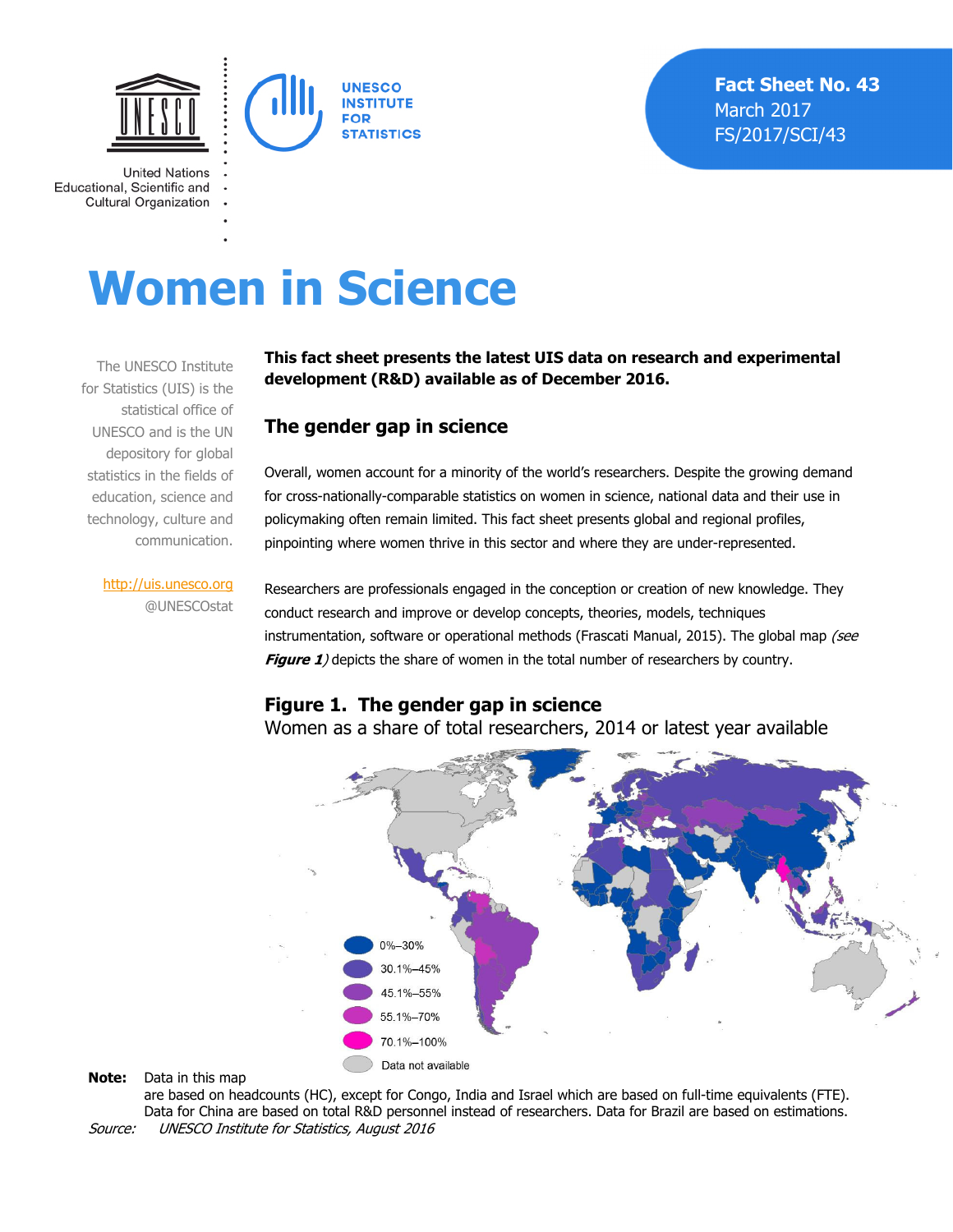

The vast majority of data are presented in headcounts (HC), which are the total number of persons employed in R&D. This includes staff employed both full-time and part-time. The regional averages for the share of female researchers (based on available data only) for 2014 are:

- 28.8% for World
- 39.9% for Arab States
- 39.6% for Central and Eastern Europe
- 47.2% for Central Asia
- 22.9% for East Asia and the Pacific
- 44.7% for Latin America and the Caribbean
- 32.2% for North America and Western Europe
- 19.0% for South and West Asia
- 30.4% for Sub-Saharan Africa

**Figures 2, 3** and **4** illustrate women researchers as a percentage of the total number. Based on headcount data, these figures include part-time and full-time researchers.

#### **Figure 2. A breakdown of female researchers in the Americas**

Female researchers as a percentage of total researchers (HC), 2014 or latest year available



**Notes:** +1=2015; -1=2013; -2 = 2012; -3 = 2011; -4 = 2010; -11 = 2003; -12 = 2002; -15 = 2009. Source: UNESCO Institute for Statistics, August 2016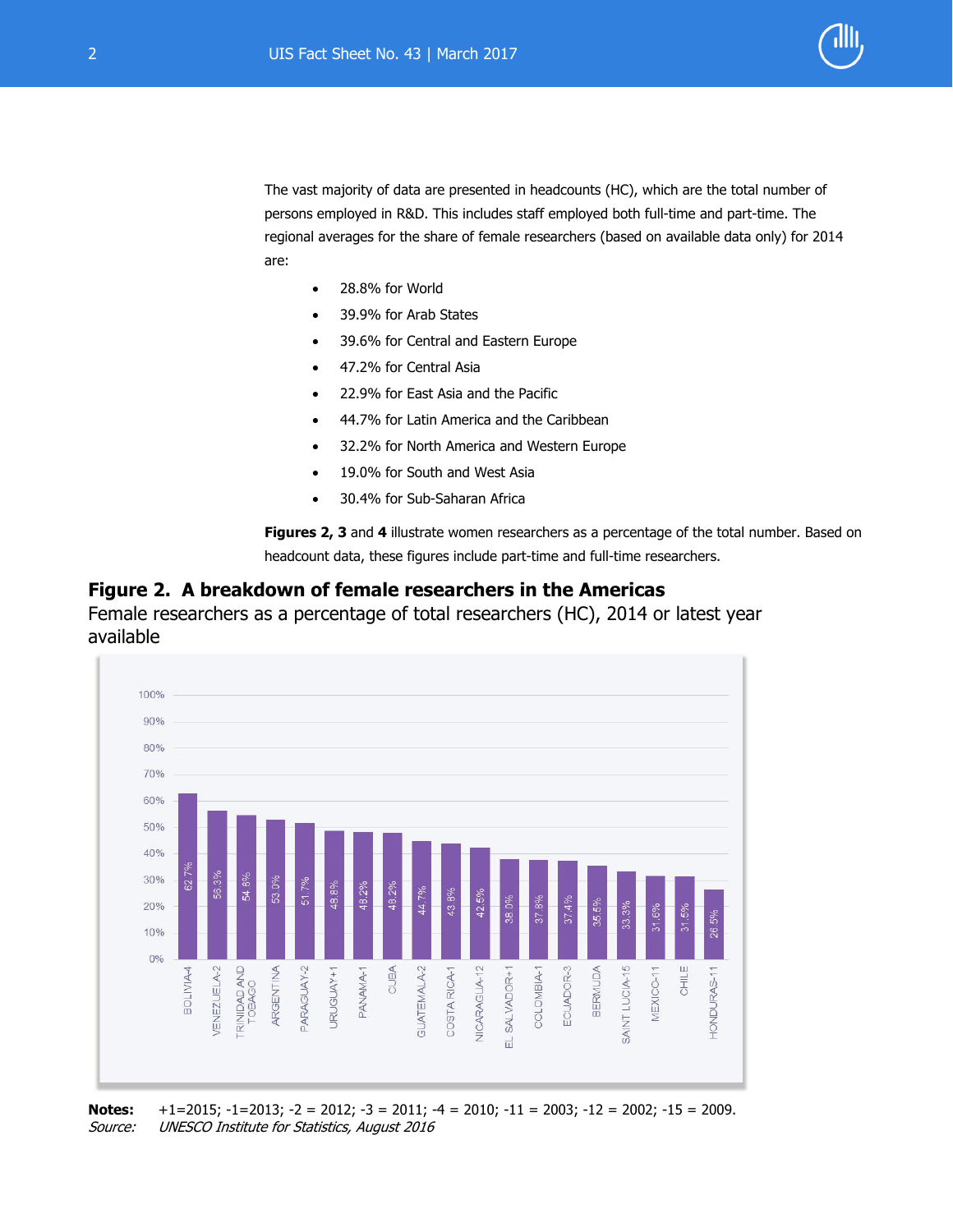



### **Figure 3. A breakdown of female researchers in Europe**

Female researchers as a percentage of total researchers (HC), 2014 or latest year available

**Notes:** -1=2013; -2 = 2012; -3 = 2011; -6 = 2008. Source: UNESCO Institute for Statistics, August 2016